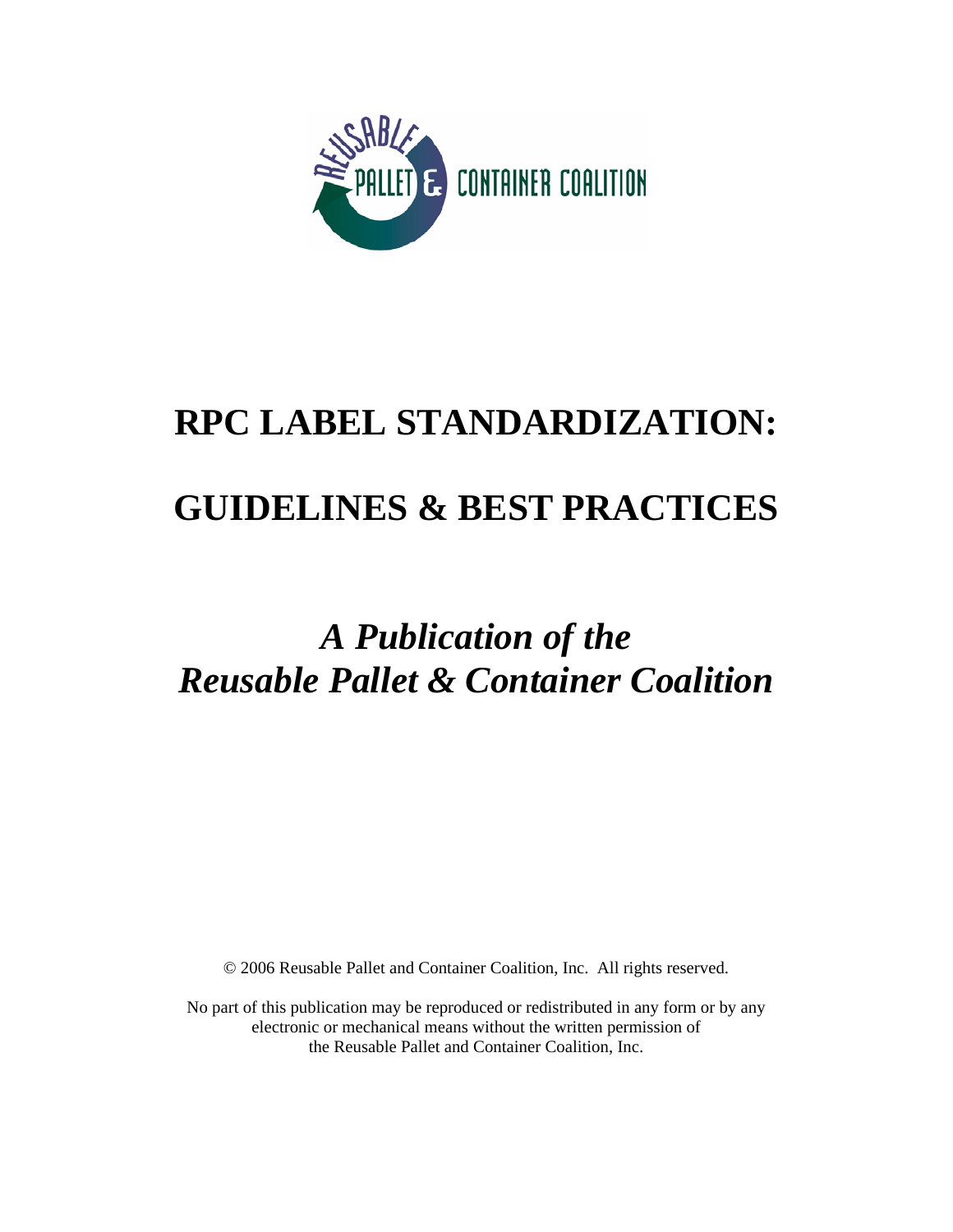### **RPC Label Standardization: Guidelines & Best Practices**

#### **Introduction**

As reusable plastic containers (RPCs) steadily increase market share in the fresh produce packaging industry, standard practices become increasingly important. Currently, growers use their own label to identify produce (and other required information) inside an RPC shipped to retailers. These labels vary in content and layout, making it difficult to quickly identify critical information. Quality of material varies as well, and thinner labels often do not withstand the rigors of transportation. Initially to address these issues, RPC poolers worked independently with retailers to begin establishing RPC labeling standards. However, with food safety issues a significant and growing concern among supply chain partners, poolers came together under the RPCC umbrella to create label standards that could be used for all retailers and growers. These voluntary standards are consistent with the Produce Marketing Association's own labeling recommendations. Moreover, the label standards as presented in these guidelines can be easily modified and updated as regulations change and applications other than produce are addressed.

*Contents of this document include*: \* Purpose \* Sample Template and Description \* Organic Produce \* Future Uses \* RPC Label Template Instructions: Content, Materials, Production

#### **Purpose**

The RPC Label Standardization Guidelines were developed in collaboration with all RPC pooling companies, who are members of the RPCC, to address *problematic issues* for both growers and retailers, including:

*Location of information* – lack of a standard layout makes locating important information cumbersome; similar information is printed in different places on every label;

*Completeness of Information* – some labels lack information required by government agencies, trade organizations, or retailers. Additionally, current food safety issues have made complete product information even more critical;

*Functionality of Labels –* labels produced may be too small or too thin to stay in the labeling slots of RPCs, fall out or are destroyed during transport;

*Consensus* - The RPC poolers determined that creating an industry-wide label standard would alleviate the problematic issues noted above and also offer a label that could be easily produced. The label template and specifications presented in this document have been developed to minimize cost to growers, facilitate production and compliance, and maximize food safety efforts.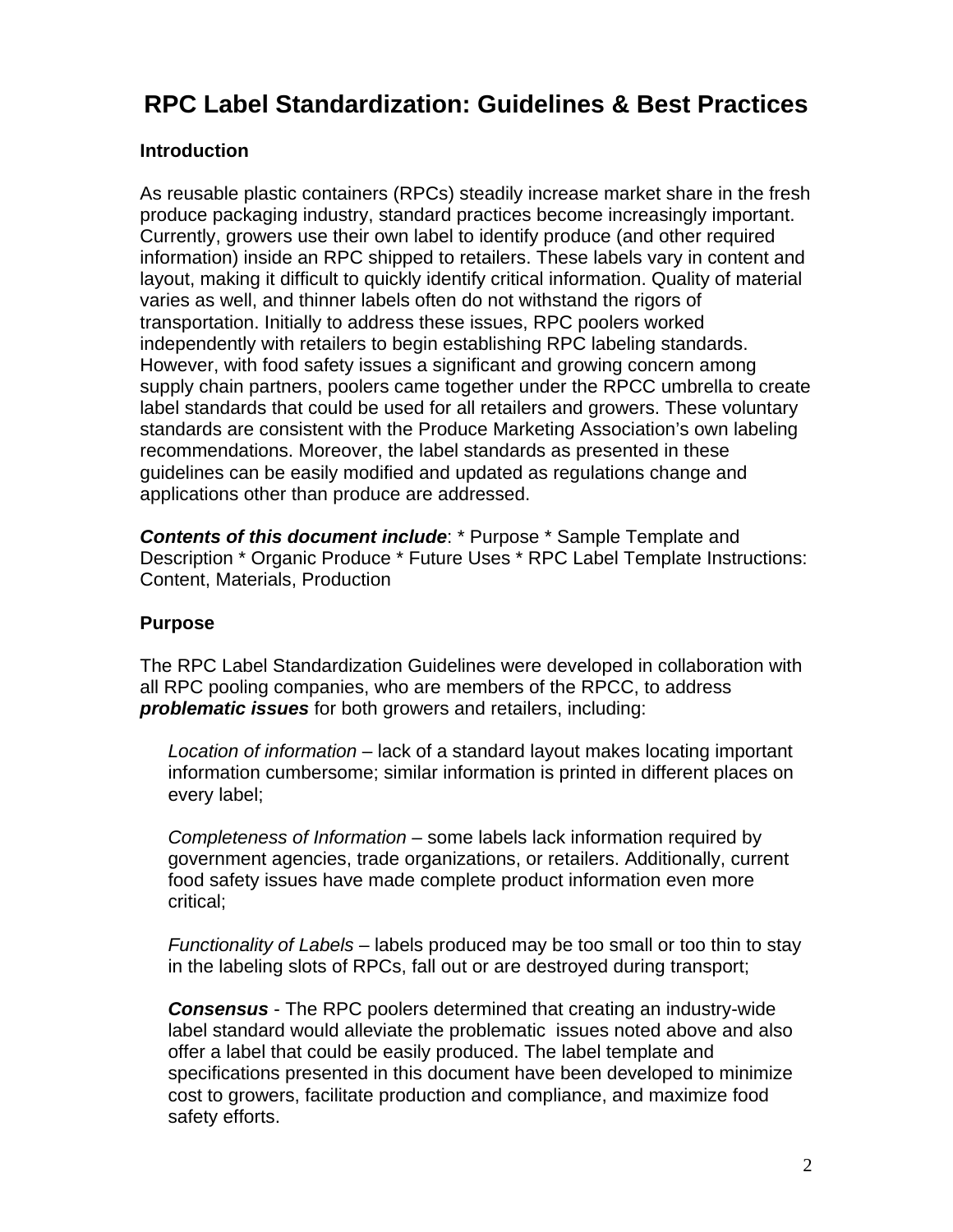#### **Sample Label Template and Description**



The RPCC recommends the inclusion of the following information on every label used on an RPC for the transportation of fresh produce:

*Product Name* – the RPCC recommends using commodity and variety names outlined by the Produce Marketing Association (PMA) in the ASAP Produce standards.

*Pack Count or Weight* – use the pack required by the retailer to which you are shipping.

*State and Country of Origin* – type the growing state's abbreviation in the form (this is a *requirement* in many states) and select from the choices available in the drop down menu (USA, Mexico, Canada, Peru, Chile, Costa Rica, or Honduras)

*Grade* – select from the choices available in the drop down (Fancy, US #1- #3).

*Company Name and Address* – only city, state, and zip code are required.

*Growing Method* – select either conventional or organic (for more information on organic labeling standards, see Other Information).

*Pack or Ship Date* – use either the pack or ship date, depending on what is required by the retailer. A stamp or sticker may be placed inside this box, or you may enter the date in the field provided in the template. Date should be entered in the format MM/DD/YY. Do not type any other information in this box.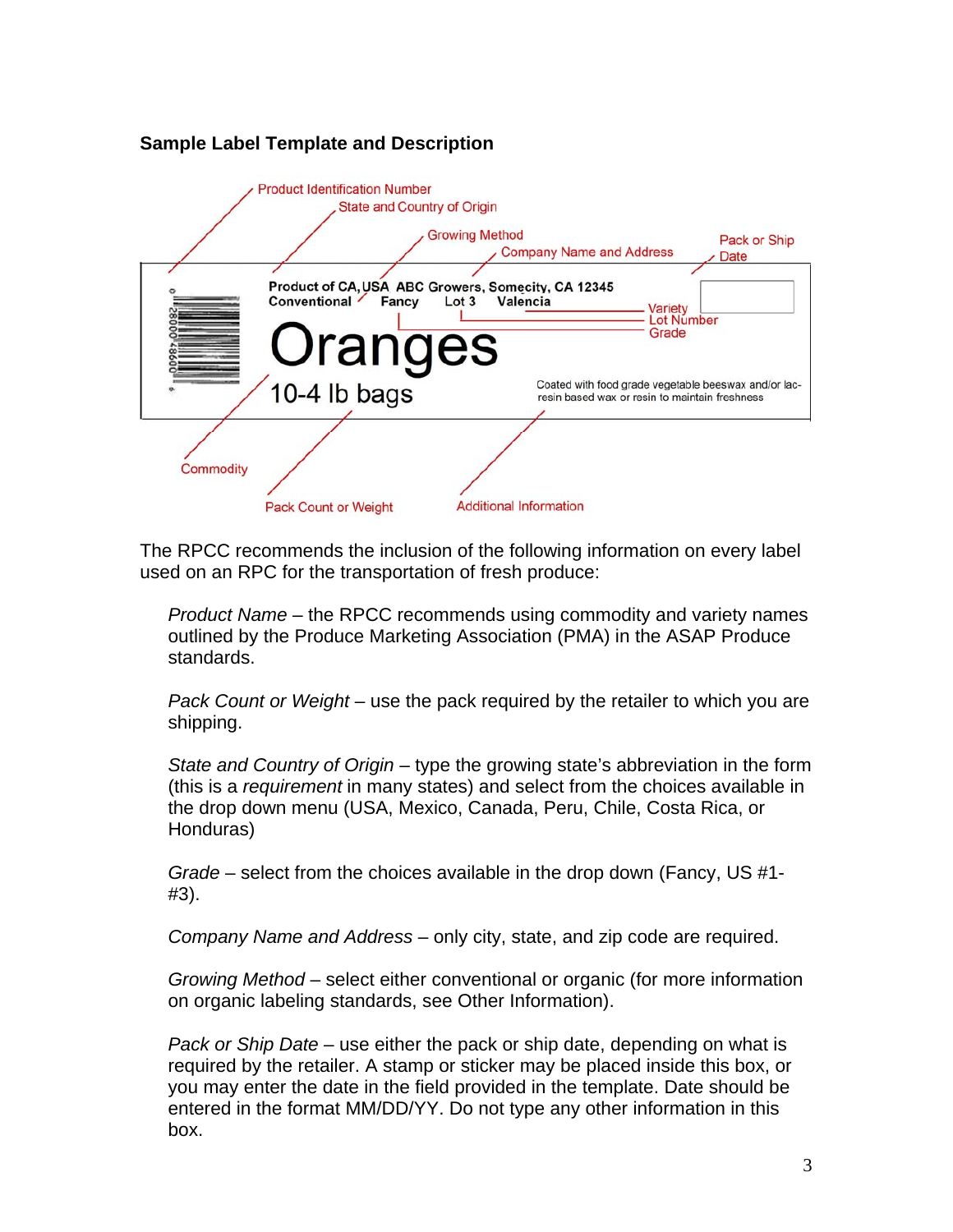*Lot Number* – use a lot number, which is important for tracking and tracing and also aids in food safety measures and recalls.

*Product Identification Number* – print UPC code or GTIN, or adhere an RFID tag.

*Additional information* – this field may be used for any information required or recommended by government agencies, retailers, or trade associations (i.e. post-harvest treatments).

The labels should be produced according to the following specifications:

*Size* – the template will produce five 8.5" x 2.2" labels per 8.5" x 11" sheet of paper

*Material* – the labels should be printed on paper between 80-110# thickness, on glossy stock (the gloss will help repel moisture and resist curling)

*Color* – to help quickly distinguish between conventionally and organically grown produce, labels for conventionally-grown will be printed on white paper, and labels for organically-grown will be printed on yellow paper (check with the retailer to ensure they do not already have a preferred organic label color)

#### **Organic Produce**

To distinguish clearly between organic and conventional produce, organic labels will have the following differences from conventional labels:

- *Paper color* yellow for organic produce (white for conventional);
- *Growing method* select "organic" from the drop down menu in the template
- *Lot number* is recommended for both types of produce, but is required for organic produce by the USDA
- *Additional information* this section may be used for any other information recommended by trade associations, or to clarify handling procedures

#### **Future Uses**

The label standards and template were developed to be modified easily to accommodate future regulatory changes and requirements. The format of these labels could also be used with one-way packaging to establish an industry-wide labeling standard for fresh produce. Moreover, it is anticipated that the label standards and template can be adapted to non-produce commodities and application requirements.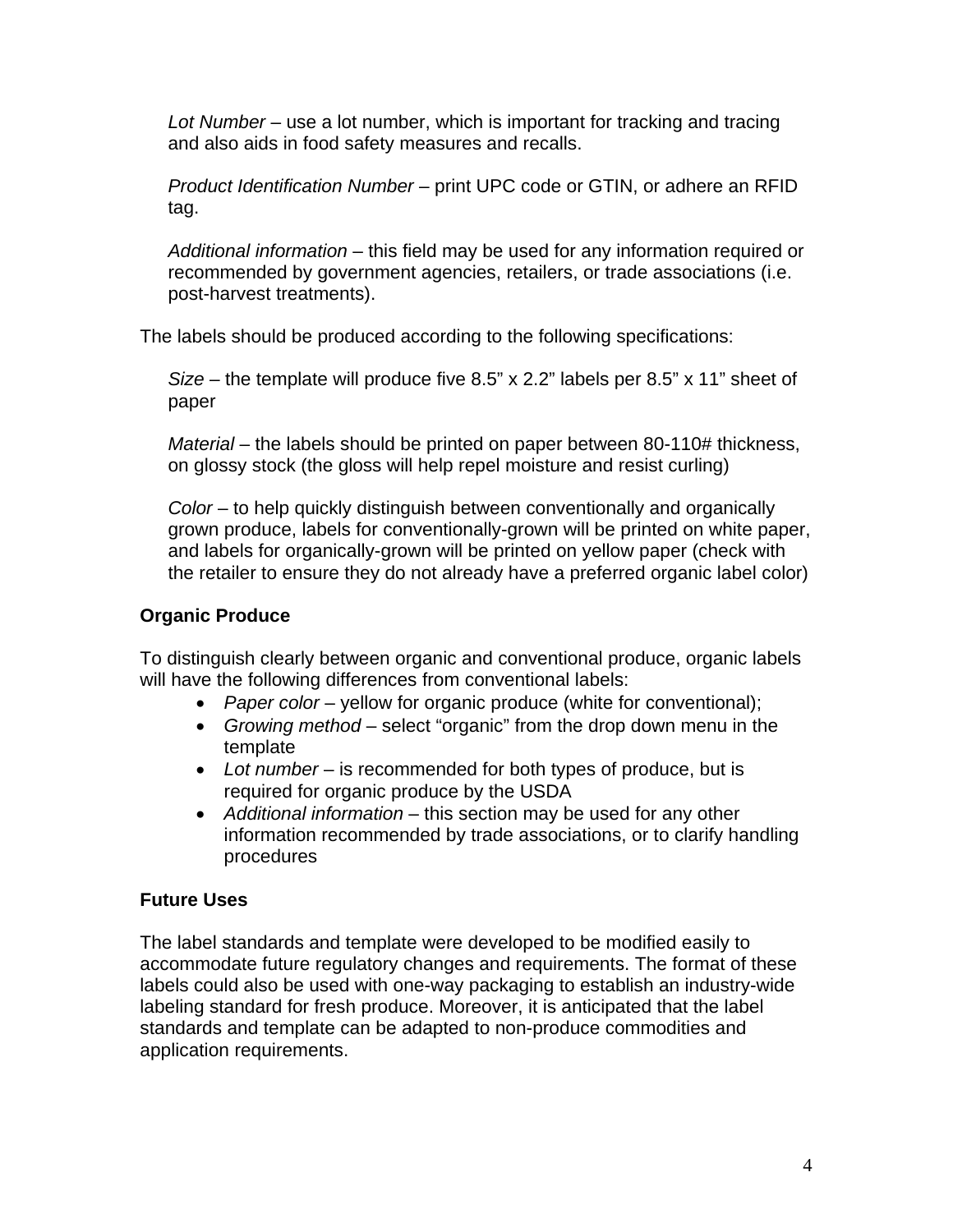#### **RPC Label Template Instructions**

#### **CONTENT**

The format of the label has been made into a Word template. Each field of the form may be modified to reflect your specific information. While the content of these fields can and should be changed, the layout, fonts, colors, and other details have been locked and cannot be changed. This is to ensure consistency across all labels, which will allow designated employees to easily locate the critical pieces of information each label contains.

#### **MATERIALS**

Labels should be printed on 8.5"x11" white **80# (sometimes called 80 lb.) Cover Gloss** paper in black ink. If you choose to have your labels printed by a professional printing service, they will know what this term means. If you choose to print your labels in-house, you may find this paper at the following sites:

Http://www.paperondemand.com/index.cfm?fuseaction=catalog.details&product= 192&search=category\_search&keyword=

https://secure9.nexternal.com/shared/StoreFront/default.asp?CS=paper&BusTyp e=BtoC&Count1=895137965&Count2=812278389&ProductID=4196&Target=pro ducts.asp

https://secure7.nexternal.com/shared/StoreFront/default.asp?CS=paper&BusTyp e=BtoC&Count1=674984157&Count2=592124581&Keyword=80%23&Target=pr oducts%2Easp&image.x=41&image.y=6

This paper can be printed on an inkjet/laserjet desktop printer.

#### **PRODUCTION (IN-HOUSE)**

Once you have input your information into the template, save the file as a word document (.doc, not .dot which is the template extension). Please note that although certain formatting elements appear on this version (shading of fields, drop down box, etc.) they will *not* appear when printed. To see what the label sheet will look like you can simply go to the "print preview" screen.

Once you have printed the label sheet, separate the 5 individual labels. A paper cutter will ensure the straightest cut. The final label size is to be 2.2" (2 3/16") tall by 8.5" wide.